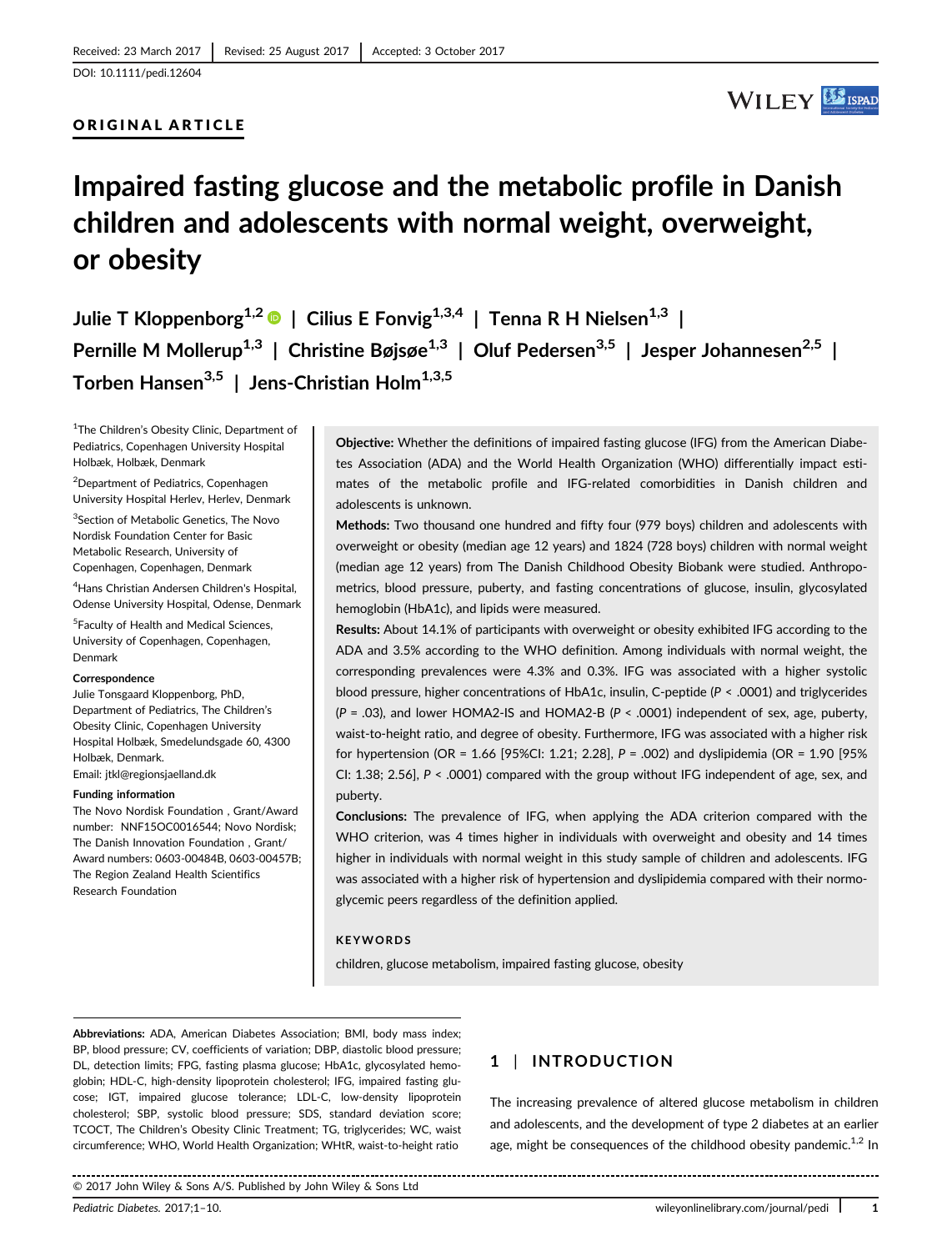Denmark, the prevalence of childhood obesity may seem abating in some age groups, but is still highly prevalent, with 10% to 12% of preschool children and 19% to 25% of adolescents suffering from overweight or obesity. $3,4$  The prevalence of type 2 diabetes in children under the age of 16 years in Denmark has been stable during the past decade, with a low prevalence of 0.6 per 100 000, $5$  whereas in the US, the prevalence reaches 12 per 100 000. $2$  From the TODAY study, it is evident that diabetes-related comorbidities develop more aggressively in youths with type 2 diabetes than in youths with type 1 diabetes.<sup>6</sup> Additionally, the life expectancy is estimated to be reduced by 15 years in youths with type 2 diabetes.<sup>7</sup> Early identification and treatment of children with obesity with a concomitant high risk of developing impaired fasting glucose (IFG) is important to prevent the development of diabetes and diabetes-related comorbidities.

Prediabetes is defined by abnormal glycemic variables but with glucose concentrations below the diabetes threshold.<sup>8</sup> In observational studies in adults, prediabetes is associated with a higher risk of type 2 diabetes, cardiovascular disease, and cancer.<sup>9,10</sup> Comparable observations have been reported in children and adolescents with obesity.<sup>11,12</sup> However, the definition of prediabetes in children is adopted from the adult population, without taking the transient physiological insulin resistance during growth and puberty into consideration.13

Furthermore, the definitions of IFG by the American Diabetes Association (ADA) and the World Health Organization (WHO) are inconsistent, with different thresholds for IFG, and no consensus regarding the use of glycosylated hemoglobin (HbA1c) in the category of high diabetes risk in the pediatric population. $8,14$  Due to these inconsistencies, varying prevalences of IFG in the pediatric population have been reported. A nationwide study in Germany, involving 32 907 children and adolescents with obesity, reported an IFG prevalence of 5.7% according to the ADA criteria and 1.1% according to the WHO criteria. The corresponding prevalences in Sweden were 17.1% and 3.9% ( $n = 2726$ ), respectively.<sup>15</sup>

The aims of the present study are to describe the prevalence of prediabetes, defined by IFG according to the ADA and WHO criteria, in a population of Danish children and adolescents with normal weight, overweight, or obesity, to characterize their metabolic profile, and to investigate comorbidities related to IFG.

#### 2 | METHODS

#### 2.1 | Design and population

This cross-sectional study includes children and adolescents from The Danish Childhood Obesity Biobank. The Biobank comprises clinical data from children and adolescents with overweight or obesity who were enrolled in a multidisciplinary childhood obesity treatment program from February 2009 to February 2016 (The Children's Obesity Clinic Treatment (TCOCT) cohort), and a population-based cohort consisting of children and adolescents recruited from schools and high schools in 11 municipalities in Denmark from October 2010 to February 2015. The inclusion criteria for this study were a blood sample obtained after an overnight fast and anthropometrics performed at inclusion into the Biobank. The exclusion criteria for the present study were the diagnosis of diabetes or more than 60 days between treatment initiation and collection of the first blood sample (Figure 1).

#### 2.2 | Anthropometrics and blood pressure

Anthropometrics were collected at baseline. Body weight was measured to the nearest 0.1 kg on a Tanita BC418 Scale (Tanita Corp., Tokyo, Japan) in the population-based cohort, and on a Tanita Digital Medical Scale, WB-110 MA (Tanita Corp.) in the TCOCT cohort. Height was measured by stadiometer to the nearest mm. The children wore light indoor clothes and no shoes during the measurements. Waist circumference (WC) was measured with a stretch-resistant tape at the umbilical level to the nearest 5 mm in an upright position after exhalation. Body mass index (BMI) standard deviation score (SDS) was used to evaluate the relative degree of obesity and was calculated using the LMS method<sup>16</sup> based on a Danish reference.<sup>17</sup>

Blood pressure (BP) was measured with an oscillometric devise (Omron 705IT, Omron Healthcare Co. Ltd., Kyoto, Japan) validated in children, using an appropriate cuff size as recommended by the manufacturer. Systolic and diastolic BP were measured 3 times on the right upper arm, in the supine position, after 5 minutes of rest. An average of the last 2 measurements was calculated and converted to a BP SDS-based on sex-, age-, and height-specific American references.<sup>18</sup>

#### 2.3 | Pubertal developmental stage

Pubertal developmental stage was assessed on the basis of genital development in boys and breast development in girls according to the Tanner criteria.<sup>19,20</sup> In the TCOCT cohort, a trained pediatrician conducted a physical examination of the pubertal development stage. In the population-based cohort, the pubertal developmental stage was self-reported using a questionnaire with picture pattern recognition of the 5 different Tanner stages accompanied by written instructions. To be able to compare the pubertal development between the



FIGURE 1 Flowchart of the exclusion of the participants from The Danish Childhood Obesity Biobank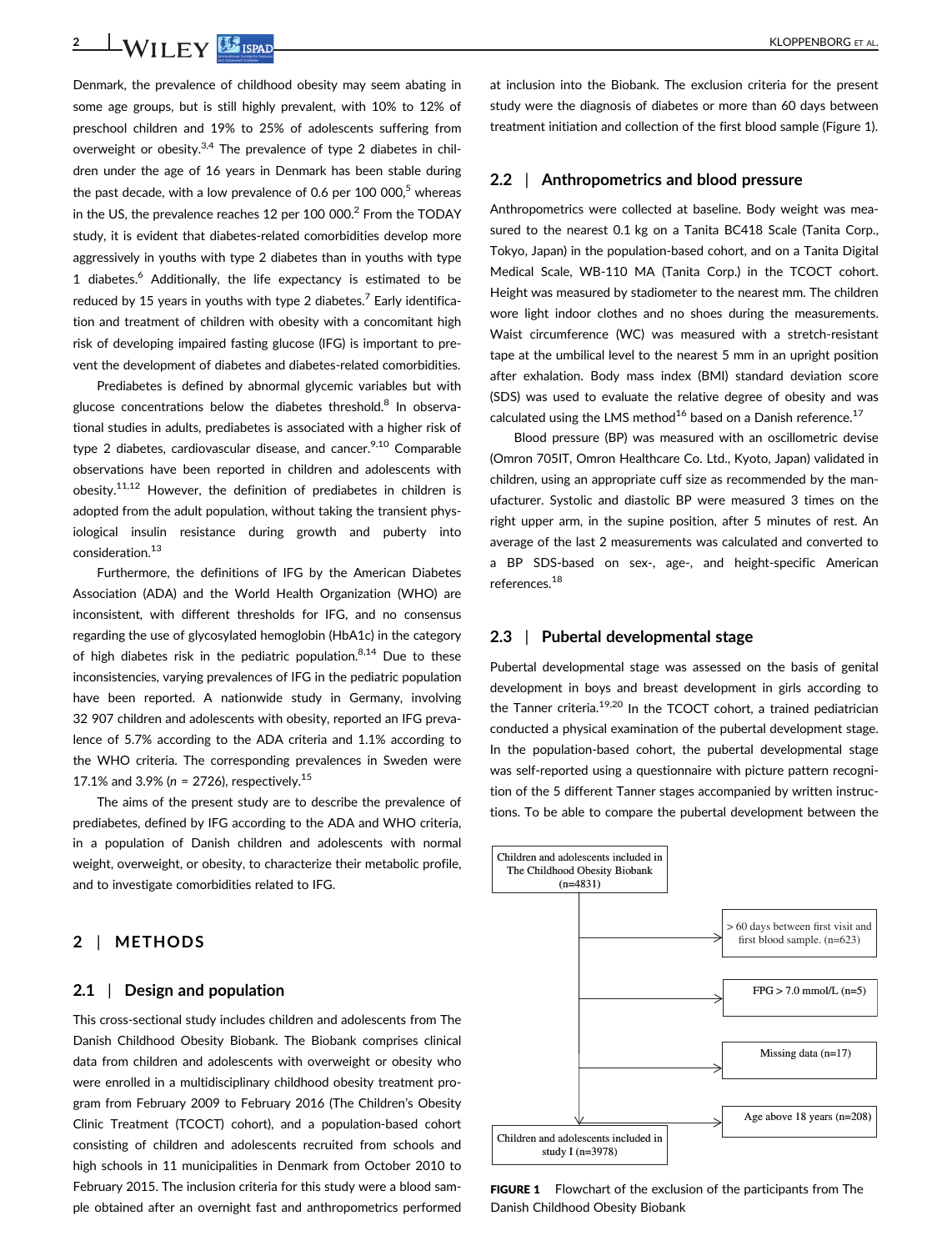2 cohorts, boys and girls were classified as prepubertal (Tanner 1) or pubertal (Tanner ≥2) in the present study.

#### 2.4 | Blood samples

Blood samples were drawn between 7 and 9 AM from a peripheral venous catheter after an overnight fast. The blood samples included fasting plasma glucose (FPG), serum insulin, serum C-peptide, whole blood HbA1c, plasma total cholesterol, plasma triglycerides (TG), plasma high-density lipoprotein cholesterol (HDL-C), and plasma lowdensity lipoprotein cholesterol (LDL-C).

#### 2.5 | Biochemical analyses

Concentrations of plasma glucose (intra- and inter-assay coefficients of variation (CV) for the concentration: 2.3% and detection limit (DL): 0.06 mmol/L) were determined on a Dimension Vista 1500 Analyzer (Siemens, Erlangen, Germany). Serum insulin (CV: 2.0%; DL: 1.4 pmol/L) and C-peptide (CV: 3.4%; DL: 0.003 nmol/L) concentrations were analyzed on a Cobas 6000 Analyzer (Roche Diagnostic, Mannheim, Germany). Whole blood HbA1c (CV: 1.9%; DL: 24.6 mmol/mol) was analyzed on a Tosoh High-performance Liquid Chromatography G8 Analyzer (Tosoh Corporation, Tokyo, Japan).

The samples for analysis of plasma glucose, serum insulin, and Cpeptide were analyzed during the summer 2015 from the same batch number by biotechnicians who were blinded in this design. The samples were stored at −80°C before analysis in a period of 3 months to 6 years in the group of children from The Children's Obesity Clinic and in a period of 3 months to 2.5 years in the population-based cohort.

All participants were instructed not to eat or drink after midnight and until the blood sample was obtained at either the hospital or in a mobile laboratory at the schools.

After sampling, the blood samples were treated according to the regulations and analyzed at an ISO-15189 certified laboratory at the Department of Clinical Biochemistry, Copenhagen University Hospital Holbæk.

Concentrations of plasma total cholesterol (CV: 1%-2.6%; DL: 0.01 mmol/L), triglycerides (CV: 0.9%-2.4%; DL: 0.01 mmol/L), and HDL-C (CV: 0.8%-3.4%; DL: 0.08 mmol/L) were determined on a Cobas 6000 Analyzer (Roche Diagnostics, Mannheim, Germany) (n = 2002) or Dimension Vista 1500 Analyzer (Siemens Healthcare, Erlangen, Germany) (n = 2184) (total cholesterol [CV: 1.4%-2.8%; DL: 1.29 mmol/L], triglycerides [CV: 1%-2%; DL: 0.02 mmol/L], and HDL-C [CV: 2.7%-4.3%; DL: 0.05 mmol/L]). Corrections factors between the different assays were calculated and applied to the results of total cholesterol deducted by 0.26 mmol/L, HDL-C deducted by 0.06 mmol/L, and triglycerides multiplied by 1.17 and deducted with  $0.16$  mmol/L. $^{21}$  Afterwards LDL-C was calculated according to the Friedewald formula (LDL-C = total cholesterol−HDL-C−TG/5).<sup>22</sup>

#### 2.6 | Definition of IFG

According to the criterion of ADA, IFG is defined by plasma glucose concentrations in the range of 5.6 to 6.9 mmol/ $L^8$  According to the criterion of WHO, IFG is defined by plasma glucose concentrations in the range of 6.1 to 6.9 mmol/ $L^{23}$ 

#### 2.7 | Definition of hypertension

Hypertension is defined as a systolic BP (SBP) and/or diastolic BP (DBP) ≥95th percentile for age, sex, and height as recommended by the American Academy of Pediatrics<sup>18</sup> and The European Society of Hypertension.<sup>24</sup>

#### 2.8 | Definition of dyslipidemia

Dyslipidemia is, by the American Heart Association, defined as fasting lipid concentrations >95th percentile according to an American reference population corresponding to concentrations of total cholesterol >5.2 mmol/L (200 mg/dL), LDL-C > 3.4 mmol/L (130 mg/dL), HDL-C < 0.9 mmol/L (35 mg/dL), or triglycerides >1.7 mmol/L (150 mg/dL).

#### 2.9 | Classification into groups

To investigate the prevalence of IFG among boys and girls with normal weight, overweight, or obesity, the participants were allocated into 3 groups according to their BMI SDS: (1) normal weight: <90th BMI percentile (corresponding to BMI SDS <1.28), (2) overweight: ≥90th and <99th BMI percentile (BMI SDS ≥1.28 and <2.33), and (3) obese: ≥99th BMI percentile (BMI SDS ≥2.33).<sup>17</sup>

To elucidate whether the definition of IFG by a low (ADA criteria) or high threshold (WHO criteria) impact the estimate of the metabolic profile differently, boys and girls were allocated into 3 new groups depending on their concentration of FPG: (1) non-IFG: FPG <5.6 mmol/L, (2) IFG<sub>LOW</sub>: FPG ≥5.6 mmol/L <6.1 mmol/L, and (3) IFG<sub>HIGH</sub>: FPG ≥6.1 mmol/L. When boys and girls exhibiting IFG, regardless of the definition applied, were pooled for comparison with non-IFG, the term IFG<sub>LOW + HIGH</sub> was used.

#### 2.10 | Indices of insulin sensitivity and secretion

The updated computer model of Homeostasis Model Assessment (HOMA2) was downloaded from the internet ([https://www.dtu.ox.ac.](https://www.dtu.ox.ac.uk/homacalculator) [uk/homacalculator](https://www.dtu.ox.ac.uk/homacalculator)) and was used to calculate HOMA2-B, which is a surrogate measure of β-cell function from fasting plasma glucose and C-peptide, and HOMA2-IS, which is a proxy for insulin sensitivity based on FPG and serum insulin.<sup>25</sup> The computer model defined normal insulin sensitivity and normal β-cell function by 100%. HOMA2- IS values correlates well with the hyperinsulinemic-euglycemic clamp in adolescents and youths across the continuum of glucose tolerance including children with diabetes and obesity.26

#### 2.11 | Data analysis

The software R version 3.2.2 was used for the statistical analyses. $27$ The Kruskal-Wallis, Wilcoxon test or t test determined potential differences in the metabolic profile in boys and girls when allocated by either the degree of obesity or the concentration of fasting plasma glucose. The analyses were controlled for multiple testing by the Holm's method.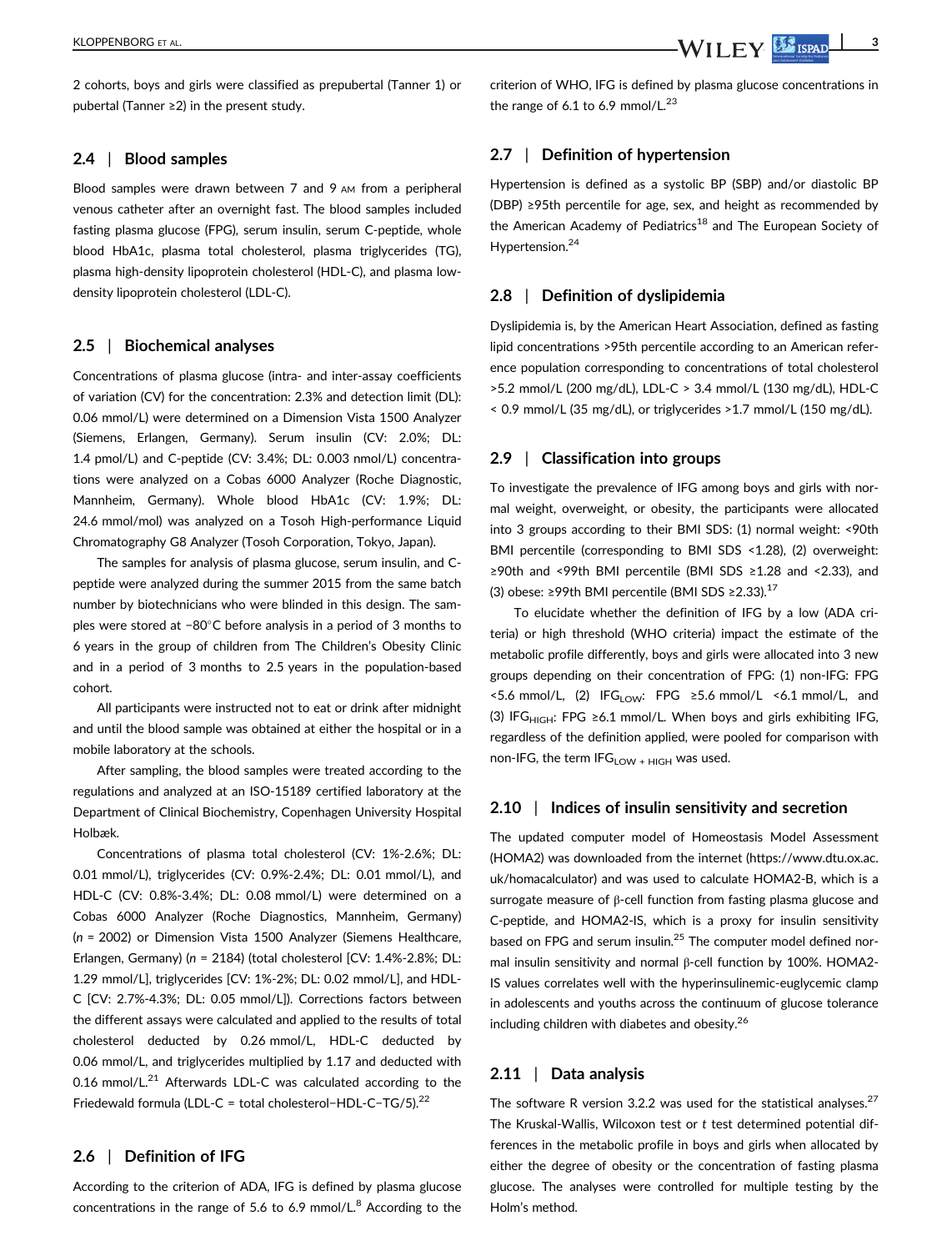Comparisons of categorical variables including the pubertal developmental stages and sex were made by Chi-squared analyses. Multiple linear regression and general linear regression analyses, adjusted for age, sex, BMI SDS, waist-to-height ratio (WHtR) and puberty investigated possible associations between FPG, IFG, and the variables of the metabolic profile. The risk of developing dyslipidemia and hypertension in children and adolescents exhibiting IFG compared with children without IFG were investigated by logistic regression adjusted for age, sex, BMI SDS, WHtR, and puberty, P-values <.05 were considered statistically significant.

#### 2.12 | Ethics and permissions

Informed written consent was obtained from participants older than 18 years or from parents of the participants who were younger than 18 years of age. All participants gave informed assent. The study was carried out in accordance with the ethical principles of the Declaration of Helsinki 2013, approved by the Danish Data Protection Agency (REG-06-2014) and the Ethics Committee of Region Zealand, Denmark (SJ-104), and is registered at [ClinicalTrials.gov](http://clinicaltrials.gov) (NCT00928473).

#### 3 | RESULTS

In total, 3978 (1707 boys) children and adolescents were included in the study. The participants comprised of 1824 (728 boys) children and adolescents with normal weight, 689 (263 boys) with overweight, and 1465 (716 boys) with obesity. Ninety-two percent were of North-European white, 5.5% of Middle Eastern, 0.8% of Asian, 0.9% of African, 0.05% of Inuit, and 0.6% of Hispanic descent.

Boys and girls with obesity exhibited higher WHtR, FPG, insulin, C-peptide, total cholesterol, LDL-C, TG, DBP SDS, SBP SDS, HOMA2-B, and lower HOMA2-IS compared to the participants with normal weight or overweight (P < .001; Table 1).

#### 3.1 | Prevalence of IFG according to ADA and WHO

The prevalences of IFG in children and adolescents with overweight or obesity were 14.1% and 3.1% according to the criterion of ADA and WHO, respectively.

The prevalences of IFG in children and adolescents with normal weight were 4.5% and 0.4% according to the definition of ADA and WHO, respectively (Table 2).

# 3.2 | Association with IFG and variables of the metabolic profile

The presence of IFG in children and adolescents was associated with a higher SBP SDS ( $\beta$  = 0.32, SE 0.05, P < .0001 [95%CI: 0.22; 0.42]), higher concentrations of HbA1c ( $\beta$  = 1.21, SE 0.18, P < .0001 [95% CI: 0.85; 1.57]), insulin ( $\beta$  = 31.10, SE 3.2, P < .0001 [95%CI: 24.84; 37.38]), C-peptide ( $\beta$  = 0.16, SE 0.01, P < .0001 [95%CI: 0.13; 0.19]), and triglycerides ( $\beta$  = 0.06, SE 0.03, P = .03 [95%CI: 0.007; 0.11]), and associated with lower levels of HOMA2-B ( $\beta$  = -16.77, SE 2.57, P < .0001 [95%Cl: -21.81; -11.74]) and HOMA2-IS (β = -18.21, SE 2.95, P < .0001 [95%CI: −24.01; 12.43]) independent of age, sex, BMI SDS, WHtR, and puberty.

### 3.3 | Differences in the metabolic profile in the IFGLOW VS IFG<sub>HIGH</sub> groups

There were no differences in the concentrations of TG, HDL-C, LDL-C, total cholesterol, and HOMA2-IS, HOMA2-B, or DBP SDS in neither boys nor girls with IFG regardless of the criterion used. Children and adolescents with IFG $H_{H1}$  exhibited a higher concentration of fasting insulin compared with individuals with  $IFG_{LOW}$  (boys: P = .0006 [95%CI: 8.63; 3.34] and girls: P = .01 [95%CI: 4.81; 7.32]).

### 3.4 | Associations between FPG and obesity-related comorbidities

Investigation of the associations between the concentration of FPG and lipid fractions demonstrated associations between FPG and the concentration of TG ( $\beta$  = 0.11, SE 0.02, P < .0001 [95%CI: 0.06; 0.15],  $r^2$  = 0.20), HDL-C ( $β$  = -0.03, SE 0.01, P = .04 [95%CI: -0.06; −0.002],  $r^2$  = 0.26), SBP SDS ( $\beta$  = 0.34, SE 0.04, P < .0001 [95%CI: 0.26; 0.42],  $r^2 = 0.53$ ), and DBP SDS ( $\beta = 0.11$ , SE 0.03, P = .0003, [95%CI: 0.05; 0.16],  $r^2 = 0.26$ ) independent of age, sex, BMI SDS, WHtR, and puberty. No association between FPG and the concentration of total cholesterol or LDL were observed. The concentration of FPG was associated with BMI SDS ( $\beta$  = 0.56, SE 0.07, P < .0001 [95%Cl: 0.43; 0.69],  $r^2 = 0.06$ ) and WHtR ( $\beta = 0.04$ , SE 0.004, P < .0001 [95%Cl 0.03; 0.04],  $r^2 = 0.04$  independent of age, sex, and puberty.

#### 3.5 | Hypertension

Boys and girls with IFG<sub>LOW + HIGH</sub> compared with boys and girls without IFG, had a higher risk of hypertension, with OR = 1.66 ([95%CI: 1.21; 2.28],  $P = .002$ ) independent of age, sex, BMI SDS, WHtR, and puberty. Boys and girls with  $IFG_{LOW}$  exhibited a higher prevalence of hypertension compared to the non-IFG group (67% vs 42%, P < .0001). No differences in the prevalence of hypertension were observed in participants in the IFG $_{HIGH}$  group compared to the IFG<sub>LOW</sub> group (67% vs 57%,  $P = .10$ ) or between the IFG<sub>HIGH</sub> group compared to the non-IFG group (57% vs  $42\%$ ,  $P = .16$ ).

#### 3.6 | Dyslipidemia

Dyslipidemia was more prevalent in participants with IFG<sub>LOW + HIGH</sub> compared to the individuals without IFG (OR = 1.90 [95%CI: 1.38; 2.56], P < .0001) independent of age, sex, and puberty. After adjusting for BMI SDS and WtHR, the association was non-significant. The prevalence of dyslipidemia was higher among boys and girls with IFG<sub>LOW</sub> compared to the non-IFG group (25% vs 15%,  $P = .0003$ ). No difference was observed between boys and girls with  $IFG<sub>HIGH</sub>$  compared to the non-IFG group (22% vs 15%,  $P = .25$ ). Furthermore, no difference in the prevalence of dyslipidemia was observed between boys and girls from the IFG<sub>LOW</sub> compared with boys and girls from the IFG $_{HIGH}$  group (25% vs 22%, P = .64).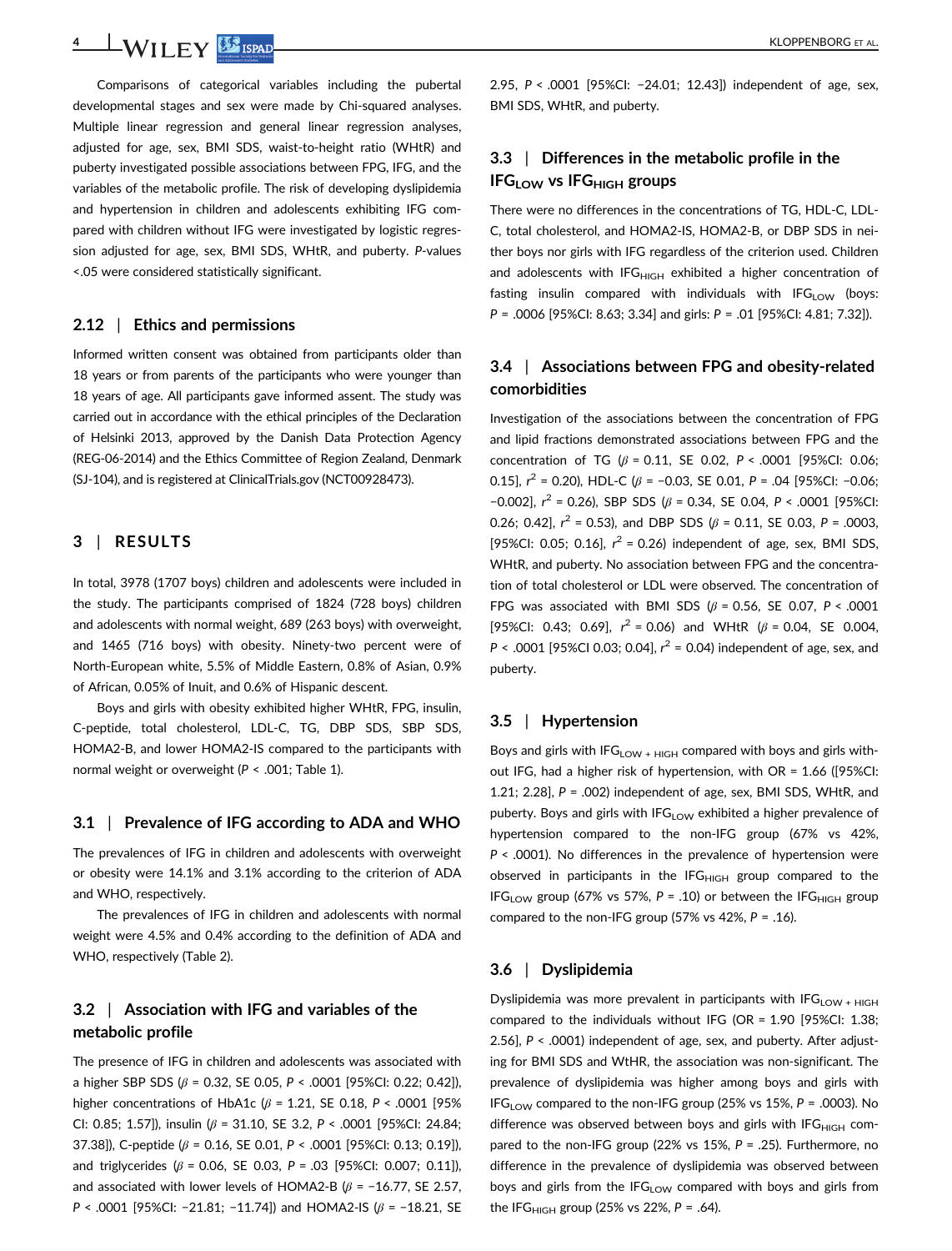|                                                                                                                                                                                                            | Normal weight         |                       | Overweight            |                     | Obesity             |                     | P-value  |
|------------------------------------------------------------------------------------------------------------------------------------------------------------------------------------------------------------|-----------------------|-----------------------|-----------------------|---------------------|---------------------|---------------------|----------|
| <b>BMI SDS</b>                                                                                                                                                                                             | 1.28                  |                       | >1.28 < 2.33          |                     | >2.33               |                     |          |
|                                                                                                                                                                                                            | <b>Boys</b>           | Girls                 | <b>Boys</b>           | Girls               | Boys                | Girls               |          |
|                                                                                                                                                                                                            | 728                   | 1096                  | 263                   | 426                 | 716                 | 749                 | 5001     |
| Age (y)                                                                                                                                                                                                    | 11.1 (9.0-13.8)       | 12.0 (9.6-14.6)       | $11.7(10.1 - 13.6)$   | 11.4 (9.3-13.7)     | 11.7 (9.62-13.6)    | $11.8(9.13 - 14.4)$ | $5001 -$ |
| <b>SOS INB</b>                                                                                                                                                                                             | $0.05 (-0.50 - 0.58)$ | $0.27 (-0.56 - 0.59)$ | $1.84(1.55 - 2.13)$   | 1.89 (1.60-2.13)    | $3.2(2.81 - 3.6)$   | 2.88 (2.62-3.2)     | 5001     |
| Waist (cm)                                                                                                                                                                                                 | 63 (59-71)            | 64 (59-70)            | 77 (70-84)            | 78 (72-85)          | 93 (84-104)         | 93 (83-103)         | 5001     |
| Height for age z-score                                                                                                                                                                                     | 0.65 (0.002-1.32)     | $0.59$ (-0.05-1.21)   | $0.77(0.13 - 1.47)$   | 0.81 (0.20-1.39)    | $1.10(0.39 - 1.7)$  | $0.94(0.30 - 1.6)$  | 5001     |
| Glucose (mmol/L)                                                                                                                                                                                           | $5.0(4.8-5.3)$        | $5.0(4.7-5.2)$        | $5.1(4.9 - 5.3)$      | $5.0(4.8-5.3)$      | $5.2(4.9 - 5.4)$    | $5.1(4.8-5.4)$      | $5001 -$ |
| HbA1c (mmol/mol)*                                                                                                                                                                                          | $34(23-43)$           | $33.7(13-44)$         | 33.92 (20-40)         | 34 (24-45)          | 34.21 (21-41)       | 34.18 (25-47)       | 5005     |
| Insulin (pmol/L)                                                                                                                                                                                           | 51.2 (34.8-67.8)      | 62.2 (46.4-83.5)      | 69.4 (53.5-96.5)      | 85.4 (59.5-120.5)   | 105.4 (70.8-153.4)  | 122.8 (84.6-175.4)  | $5001 -$ |
| C-peptide (nmol/L)                                                                                                                                                                                         | 0.47 (0.38-0.60)      | 0.57 (0.44-0.71)      | 0.59 (0.48-0.76)      | 0.70 (0.54-0.89)    | 0.79 (0.60-1.0)     | $0.91(0.69 - 1.2)$  | 5001     |
| <b>HOMA2-B (%)</b>                                                                                                                                                                                         | 89.8 (75.2-106.7)     | 106.9 (89.7-127.2)    | 106.7 (91.8-132.2)    | 127.0 (104.3-158.3) | 141.1 (109.7-180.9) | 159.9 (128-208.1)   | 5001     |
| <b>HOMA2-IS (%)</b>                                                                                                                                                                                        | 104.2 (78.8-153.5)    | 86.3 (64.5-116.5)     | 76.7 (55.1-100.8)     | 62.9 (45.3-90.0)    | 50.7 (35.4-76.5)    | 44.30 (31.20-64.4)  | $-001$   |
| Cholesterol (mmol/L)                                                                                                                                                                                       | $3.7(3.3 - 4.2)$      | $3.9(3.4 - 4.3)$      | $3.9(3.4 - 4.3)$      | $3.9(3.5 - 4.4)$    | $3.94(3.5-4.5)$     | $3.94(3.5 - 4.5)$   | $5001 -$ |
| LDL-C (mmol/L)                                                                                                                                                                                             | $1.9(1.6 - 2.3)$      | $2.0(1.7 - 2.4)$      | $2.15(1.8-2.6)$       | $2.2(1.8-2.6)$      | 2.26 (1.9-2.7)      | $2.3(1.88 - 2.8)$   | 5001     |
| HDL-C (mmol/L)                                                                                                                                                                                             | $1.5(1.3 - 1.7)$      | $1.5(1.3 - 1.7)$      | $1.3(1.1 - 1.6)$      | $1.3(1.1 - 1.5)$    | $1.14(1.00-1.4)$    | $1.14(0.94 - 1.3)$  | $5001 -$ |
| Triglycerides (mmol/L)                                                                                                                                                                                     | $0.5(0.4 - 0.7)$      | $0.6(0.5-0.8)$        | $2.2(1.8-2.6)$        | $0.8(0.6 - 1.1)$    | $0.89(0.60 - 1.4)$  | $1.01(0.77 - 1.5)$  | 5001     |
| Systolic BP z-score                                                                                                                                                                                        | 1.23 (0.33-2.37)      | 1.25 (0.44-2.02)      | $1.55(0.65 - 2.66)$   | 1.24 (0.43-2.12)    | $1.75(0.81 - 2.9)$  | 1.75 (0.79-2.7)     | 5001     |
| Diastolic BP z-score                                                                                                                                                                                       | $0.09(-0.28 - 0.49)$  | 0.40 (0.02-0.84)      | $0.21 (-0.24 - 0.67)$ | $0.5(0.08 - 0.92)$  | $0.54(0.05 - 1.1)$  | $0.78(0.25 - 1.4)$  | 5001     |
| Puberty: prepubertal/pubertal (%)*                                                                                                                                                                         | 30/70                 | 30/70                 | 34/66                 | 27/73               | 50/50               | 34/66               | 5001     |
| Abbreviations: BMI SDS, body mass index standard deviation score; DBP SDS, diastolic blood pressure standard deviation score; HbA1c, glycosylated hemoglobin; HDL-C, high-density lipoprotein cholesterol; |                       |                       |                       |                     |                     |                     |          |

TABLE 1 Characteristics of boys and girls with normal weight, overweight, and obesity TABLE 1 Characteristics of boys and girls with normal weight, overweight, and obesity

Abbreviations: BMI SDS, body mass index standard deviation score; DBP SDS, diastolic blood pressure standard deviation score; HbA1c, glycosylated hemoglobin; HDL-C, high-density lipoprotein cholesterol;<br>HOMA2-B, β-cell fun Abbreviations: BMI SDS, body mass index standard deviation score; DBP SDS, diastolic blood pressure standard deviation score; HbA1c, glycosylated hemoglobin; HDL-C, high-density lipoprotein cholesterol; HOMA2-B, β-cell function; HOMA2-IS, insulin sensitivity; LDL-C, low-density lipoprotein cholesterol; SBP SDS, systolic blood pressure standard deviation score; WC, waist circumference. Data are medians (interquartile range). Kruskal-Wallis test and Wilcoxon test investigated potential differences between the variables. P-value is the overall difference between the groups. \*P-value is based on Chi-squared test. Blood variables were obtained and analyzed after an overnight fast.

-WILEY

**EX ISPAD**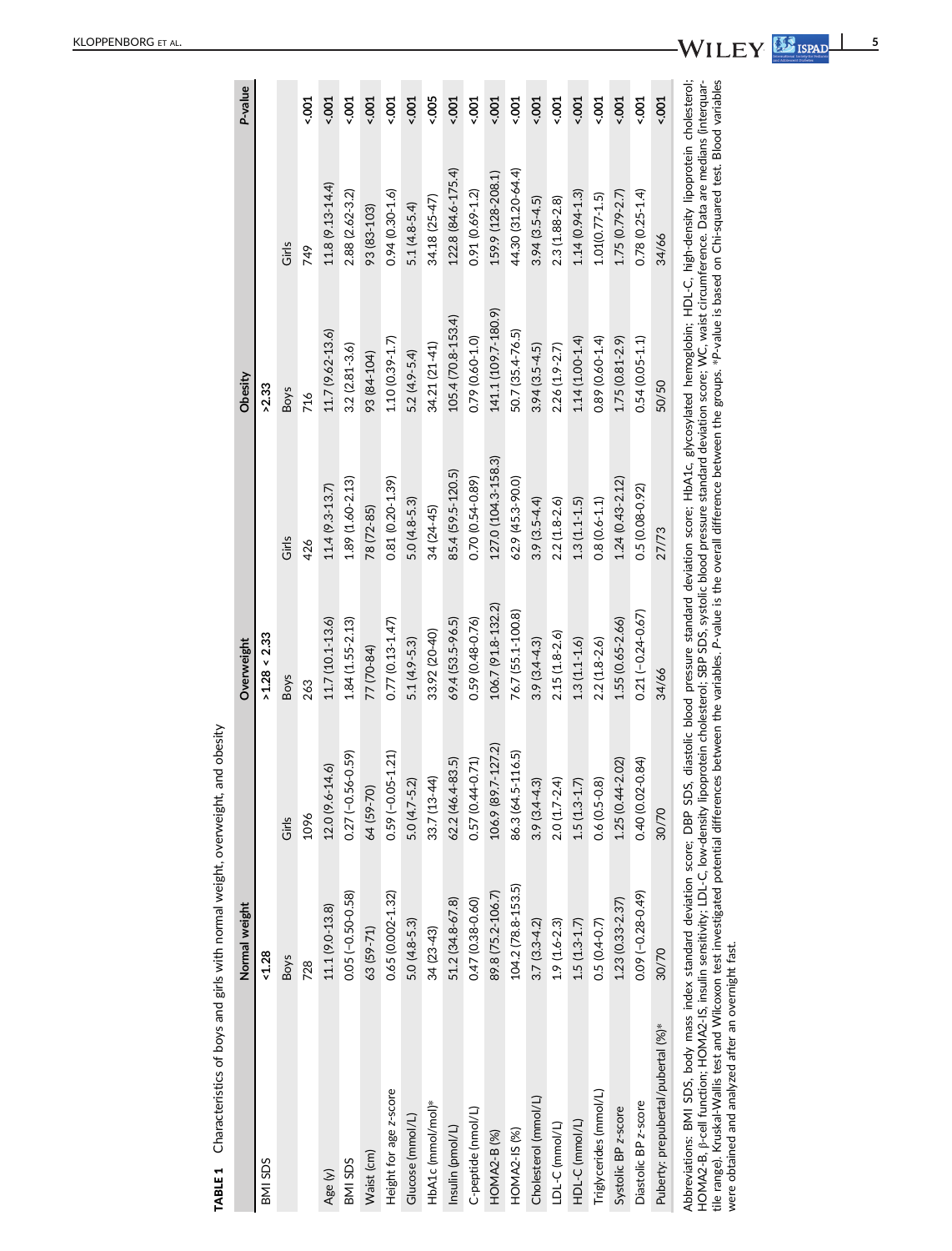TABLE 2 Prevalence rates in boys and girls according to the American Diabetes Association (ADA) and the World Health Organization (WHO) criteria for impaired fasting glucose (IFG)

|                          | <b>IFG ADA</b> | <b>IFG WHO</b> |
|--------------------------|----------------|----------------|
| Prevalence rate in total |                |                |
| Normal weight            | 4.5            | 0.4            |
| Overweight and obesity   | 14.3           | 3.1            |
| P-value                  | < 0.0001       | < 0.0001       |
| Prevalence rates by sex  |                |                |
| Girls                    | 8.5            | 1.5            |
| <b>Boys</b>              | 11.2           | 2.2            |
| P-value                  | 0.01           | 0.17           |
| Normal weight            |                |                |
| Girls                    | 4.1            | 0.2            |
| <b>Boys</b>              | 5.0            | 0.1            |
| P-value                  | 0.41           | 0.58           |
| Overweight               |                |                |
| Girls                    | 9.9            | 0.1            |
| Boys                     | 12.5           | 1.9            |
| P-value                  | 0.32           | 0.86           |
| Obesity                  |                |                |
| Girls                    | 14.2           | 3.4            |
| Boys                     | 17.0           | 4.1            |
| P-value                  | 0.22           | 0.67           |

Prevalence rates of IFG are described in percentage. P-value based on Chi-squared test.

#### 3.7 | Age and puberty

Age was not associated with the concentration of FPG in boys or girls  $(\beta = 0.16, \text{ SE } 0.10, P = .13$  [95%CI: -0.04; -0.35]) nor with IFG  $(β = 0.09, SE 0.14, P = .49 [95% CI: -0.18; 0.37])$  when adjusting for BMI SDS, WHtR, and puberty. However, pubertal individuals had a higher risk of IFG compared with the prepubertal individuals (OR 1.89 [95%CI: 1.31; 2.74], P = .0007) regardless of age, sex, BMI SDS, and WHtR. Pubertal girls had a higher risk of exhibiting IFG (OR 2.53 [95%CI: 1.51; 4.30], P < .001) compared with prepubertal girls independent of age, BMI SDS and WHtR. The prevalence of IFG did not differ between prepubertal and pubertal boys ( $P = .35$ ).

#### 4 | DISCUSSION

IFG is prevalent in children and adolescents with overweight or obesity, regardless of whether the IFG criteria from ADA or WHO are applied. Furthermore, children and adolescents exhibiting IFG have a higher risk of obesity-related comorbidities, including hypertension and dyslipidemia.

The IFG prevalences observed in the present study are consistent with previous studies from USA and Europe.<sup>15,28</sup> In USA, a higher prevalence of IFG was observed in adolescents with obesity (17.8%) than in adolescents with overweight (5.4%) and normal weight (2.8%) ( $n = 915$ ) according to the ADA criterion.<sup>28</sup> In 35 633 European children and adolescents with obesity, the prevalence of IFG were 5.7% in German children and 17.1% in Swedish children according to the ADA and 1.1% and 3.9% according to the WHO

criterion.15 Similar to this study, IFG in our study was associated with a higher degree of obesity. However, there was no association between the concentration of FPG or the prevalence of IFG and either sex or age. Nevertheless, pubertal development was associated with higher prevalence of IFG in boys and girls regardless of age and the degree of obesity, suggesting that the hormonal changes during puberty might influence the development of IFG more than age and sex. Several reports have observed that during puberty, adolescents develop a transient physiological insulin resistance independent of sex and the degree of obesity.<sup>13,29</sup> Moreover, obesity itself has been demonstrated to constitute an important predictor for insulin resistance. $30,31$  Development of obesity and puberty may promote the appearance of overt type 2 diabetes in adolescents, as suggested in a retrospective study where 1838 young adults with normoglycemia, 90 with prediabetes, and 60 with type 2 diabetes were followed for 21 years and thus throughout childhood and adolescence into young adulthood. This study demonstrated that young adults who develop type 2 diabetes were predominantly obese, more insulin-resistant, and often burdened by dyslipidemia and hypertension already in adolescence.<sup>32</sup>

The existing ADA and WHO definitions of IFG are adopted from the adult population and are characterized by fixed cut-off levels of fasting plasma glucose regardless of sex, age, growth, and pubertal developmental stage. This implies potential weaknesses due to physiological and naturally occurring changes in the glucose metabolism during childhood growth and development. Different thresholds for the concentrations of fasting plasma glucose have already been suggested in different multinational cohorts of European children and adolescents, classified regarding the development of puberty according to age (7074 prepubertal boys and girls, aged  $3-11$  years<sup>33</sup> and 927 pubertal boys and girls, aged  $13-17$  years.<sup>32-34</sup> The reference populations are not fully representative of the pediatric population because children from 10.5 to 12.5 years, who are often in pubertal development,<sup>13</sup> were not represented in either of the cohorts.

Moreover, recent studies have observed that FPG concentrations in the high normal range is associated with deterioration of the glucose homeostasis and a higher prevalence of cardio-metabolic risk factors independently of obesity in children and adolescents.<sup>35,36</sup> O'Malley et al reported a reduction in insulin sensitivity and secretion when shifting from a low to a high concentration of FPG in the normal range (3.42-5.54 mmol/L) in 1020 normoglycemic children with obesity (mean age 12.9 years). $36$  In addition, Di Bonito et al found that FPG concentrations in the range of 4.9-5.5 mmol/L were associated with a higher cardio-metabolic risk in 780 children and adolescents (aged 6-16 years) independently of the degree of obesity.<sup>35</sup> Furthermore, a longitudinal study of 700 children with type 2 diabetes, followed for an average of 3.9 years, observed a faster progression of type 2 diabetes, β-cell failure, and a more aggressive development of diabetes-related comorbidities in children compared with adults.<sup>6,37</sup>

We observed that children and adolescents exhibiting IFG were more deranged in their glucose metabolism, including higher concentrations of insulin, C-peptide, HbA1c, lower insulin sensitivity, and impaired β-cell function compared with the children and adolescents without IFG regardless of the definition applied (ADA or WHO). In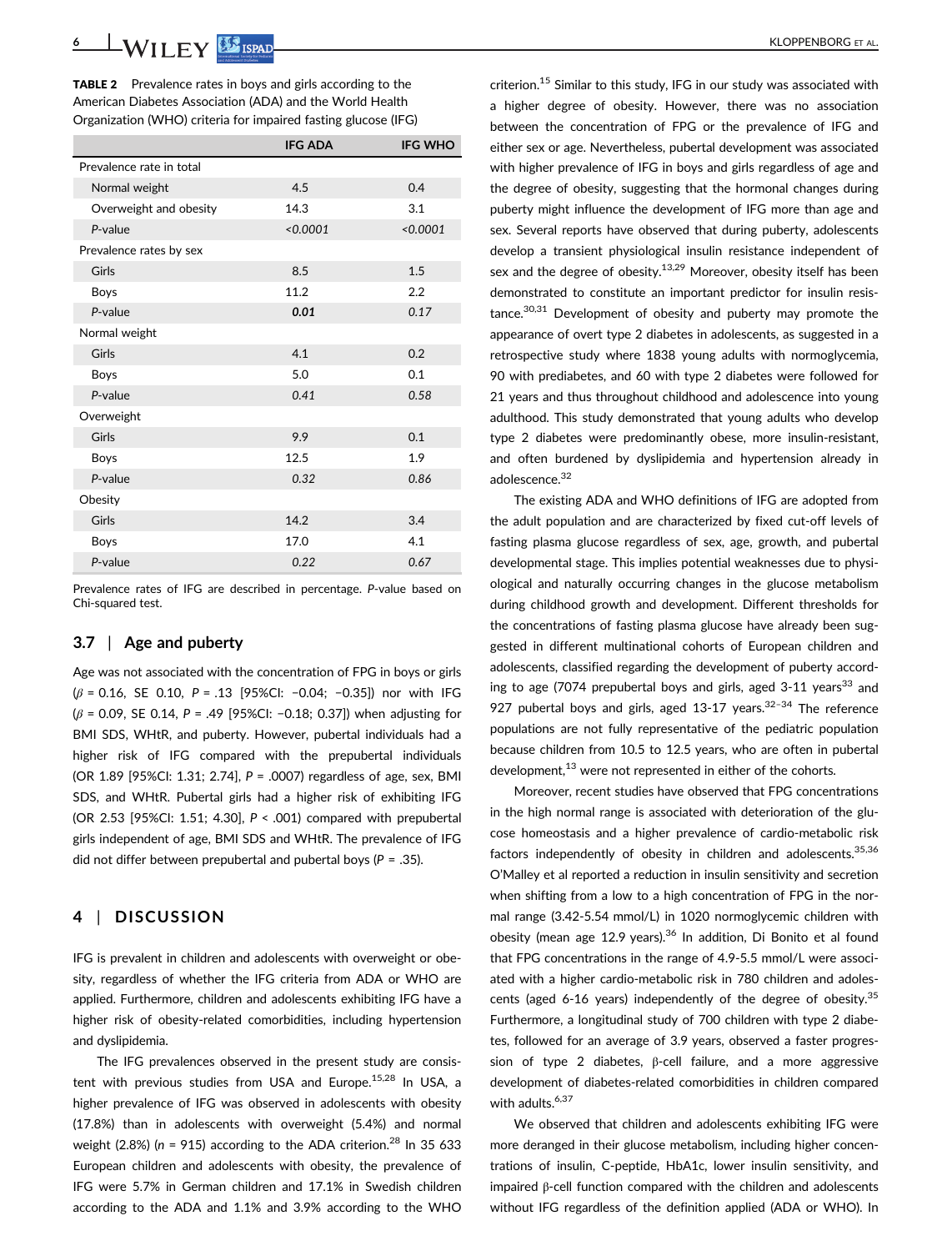|                                                                                                                                                                                                                                                                                                                                                                                                                                                                 | Non-IFG              | Non-IFG              | <b>IFGLOW</b>         | <b>IFGLOW</b>        | <b>HOHIGH</b>                                                                                                                       | <b>HOHIGH</b>        | P-value        |
|-----------------------------------------------------------------------------------------------------------------------------------------------------------------------------------------------------------------------------------------------------------------------------------------------------------------------------------------------------------------------------------------------------------------------------------------------------------------|----------------------|----------------------|-----------------------|----------------------|-------------------------------------------------------------------------------------------------------------------------------------|----------------------|----------------|
| Concentration of FPG                                                                                                                                                                                                                                                                                                                                                                                                                                            | $-5.6$ mmol/L        |                      | $>5.6 < 6.1$ mmol/L   |                      | $>6.1$ mmol/L                                                                                                                       |                      |                |
|                                                                                                                                                                                                                                                                                                                                                                                                                                                                 | <b>Boys</b>          | Girls                | <b>Boys</b>           | Girls                | <b>Boys</b>                                                                                                                         | Girls                |                |
| Number, boys/girls                                                                                                                                                                                                                                                                                                                                                                                                                                              | 1515                 | 2078                 | 154                   | 157                  | 38                                                                                                                                  | 36                   | $5001 -$       |
| Age (y)                                                                                                                                                                                                                                                                                                                                                                                                                                                         | $11.3(9.1 - 13.4)$   | 11.7 (9.3-14.3)      | 13.1 (11.3-14.8)      | 12.4 (11.1-14.5)     | 12.6 (11.5-14.4)                                                                                                                    | 11.6 (9.1-13.9)      | $5001 -$       |
| BMI SDS                                                                                                                                                                                                                                                                                                                                                                                                                                                         | 1.59 (0.13-2.99)     | $1.24$ (0.01-2.56)   | $2.77 (-1.39 - 3.32)$ | 2.33 (1.22-3.01)     | 2.96 (2.38-3.53)                                                                                                                    | 2.61 (2.40-3.00)     | $-0.001$       |
| WC (cm)                                                                                                                                                                                                                                                                                                                                                                                                                                                         | 75 (63-145)          | 72 (63-85)           | 90 (74.5-100.00)      | 84 (72-98)           | 94 (86-107)                                                                                                                         | 87 (78-96.5)         | $-001$         |
| Height for age SDS                                                                                                                                                                                                                                                                                                                                                                                                                                              | 0.89 (0.15-1.53)     | $0.74(0.10 - 1.37)$  | $0.98(0.08 - 1.53)$   | $0.85(0.27 - 1.50)$  | $0.90(0.24 - 1.34)$                                                                                                                 | 1.03 (0.33-1.66)     | $\tilde{c}$    |
| Glucose (mmol/L)                                                                                                                                                                                                                                                                                                                                                                                                                                                | $5.0(4.8 - 5.2)$     | $5.0(4.7 - 5.2)$     | $5.7(5.6-5.8)$        | $5.7(5.6 - 5.8)$     | $6.2(6.1 - 6.4)$                                                                                                                    | $6.3(6.1 - 6.5)$     | $5001 -$       |
| HbA1c (mmol/mol)                                                                                                                                                                                                                                                                                                                                                                                                                                                | 34 (21-43)           | 34 (13-45)           | $35(20-41)$           | 35 (26-42)           | 36 (27-38)                                                                                                                          | 37 (30-47)           | $-001$         |
| Insulin (pmol/L)                                                                                                                                                                                                                                                                                                                                                                                                                                                | 64.95 (44.73-98.50)  | 74.88 (53.57-110.80) | 113 (77.02-161.50)    | 122.8 (96.23-169.20) | 133.8 (53.36-185.40))                                                                                                               | 124.5 (36.65-220.40) | $5001 -$       |
| C-peptide (pmol/L)                                                                                                                                                                                                                                                                                                                                                                                                                                              | $0.57(0.44 - 0.76)$  | $0.65(0.50 - 0.86)$  | $0.85(0.65 - 1.11)$   | $0.92(0.77 - 1.18)$  | $0.97(0.67 - 1.29)$                                                                                                                 | $0.95(0.73 - 1.46)$  | 500.5          |
| <b>HOMA2-B (%)</b>                                                                                                                                                                                                                                                                                                                                                                                                                                              | 106 (85.5-139.3)     | 123 (98.4-156.0)     | 118.1 (91.9-153.6)    | 125.9 (108.8-156.2)  | 112.9 (80.03-152.20)                                                                                                                | 115.2 (91.45-164.80) | $5001 -$       |
| HOMA2-IS (%)                                                                                                                                                                                                                                                                                                                                                                                                                                                    | 82.60 (54.5-119.8)   | 72.20 (48.70-100.1)  | 46.30 (32.90-67.90)   | 43 (31.45-54.45)     | 38.7 (28.45-64.30)                                                                                                                  | 41.7 (23.95-50.45)   | $-001$         |
| SBP SDS                                                                                                                                                                                                                                                                                                                                                                                                                                                         | 1.36 (0.50-2.55)     | 1.36 (0.48-2.19)     | $0.54(0.13 - 1.00)$   | 1.92 (1.08-2.68)     | 1.90 (1.07-2.98)                                                                                                                    | 1.87 (0.88-2.53)     | $5001 -$       |
| DBP SDS                                                                                                                                                                                                                                                                                                                                                                                                                                                         | $0.23(-1.59 - 0.74)$ | $0.50(0.07 - 1.02)$  | 2.46 (1.52-3.41)      | $0.73(0.34 - 1.10)$  | $0.25(-0.04 - 0.84)$                                                                                                                | $0.95(0.35 - 1.46)$  | 5001           |
| Total cholesterol (mmol/L)                                                                                                                                                                                                                                                                                                                                                                                                                                      | $3.8(3.4 - 4.3)$     | $3.9(3.5 - 4.4.)$    | $3.9(3.4 - 4.3)$      | $3.9(3.4 - 4.6)$     | $3.8(3.2 - 4.2)$                                                                                                                    | $3.84(3.42 - 4.54)$  | $\frac{3}{2}$  |
| HDL-C (mmol/L)                                                                                                                                                                                                                                                                                                                                                                                                                                                  | $1.3(1.1 - 1.6)$     | $1.3(1.1 - 1.6)$     | $1.2(1.0 - 1.4)$      | 1.24 (1.04-1.44)     | $1.3(1.0 - 1.3)$                                                                                                                    | 1.19 (1.02-1.34)     | $-001$         |
| LDL-C (mmol/L)                                                                                                                                                                                                                                                                                                                                                                                                                                                  | $2.2(1.8 - 2.6)$     | $2.2(1.8 - 2.7)$     | $2.3(1.9 - 2.8)$      | $2.3(1.9 - 2.9)$     | 2.20 (1.95-2.58)                                                                                                                    | $2.4(2.0 - 2.73)$    | $\frac{16}{1}$ |
| Triglycerides (mmol/L)                                                                                                                                                                                                                                                                                                                                                                                                                                          | $0.7(0.5 - 0.9)$     | $0.7(0.5 - 1.0)$     | $0.9(0.5 - 1.4)$      | $1.0(0.7 - 1.48)$    | $0.8(0.5 - 1.1)$                                                                                                                    | $0.78(0.66 - 1.16)$  | $5001 -$       |
| Prepubertal/pubertal (%)*                                                                                                                                                                                                                                                                                                                                                                                                                                       | 42/58                | 32/68                | 35/65                 | 16/84                | 42/58                                                                                                                               | 34/66                | $\overline{5}$ |
| HOMA2-B, B-cell function; HOMA2-1S, insulin sensitivity; LDL-C, low-density lipoprotein cholesterol; SBP SDS, systolic blood pressure standard deviation score; WC, waist circumference. Kruskal-Wallis and Wilcoxon<br>tests investigated potential differences between the variables. P-value is the overall difference between the groups. *P-value is based on Chi-squared test<br>Abbreviations: BMI SDS, body mass index standard deviation score; DBP SD |                      |                      |                       |                      | SS, diastolic blood pressure standard deviation score; HbA1c, glycosylated hemoglobin; HDL-C, high-density lipoprotein cholesterol; |                      |                |

**TABLE 3** The metabolic profile in boys and girls stratified by different concentrations of fasting plasma glucose (FPG) TABLE 3 The metabolic profile in boys and girls stratified by different concentrations of fasting plasma glucose (FPG)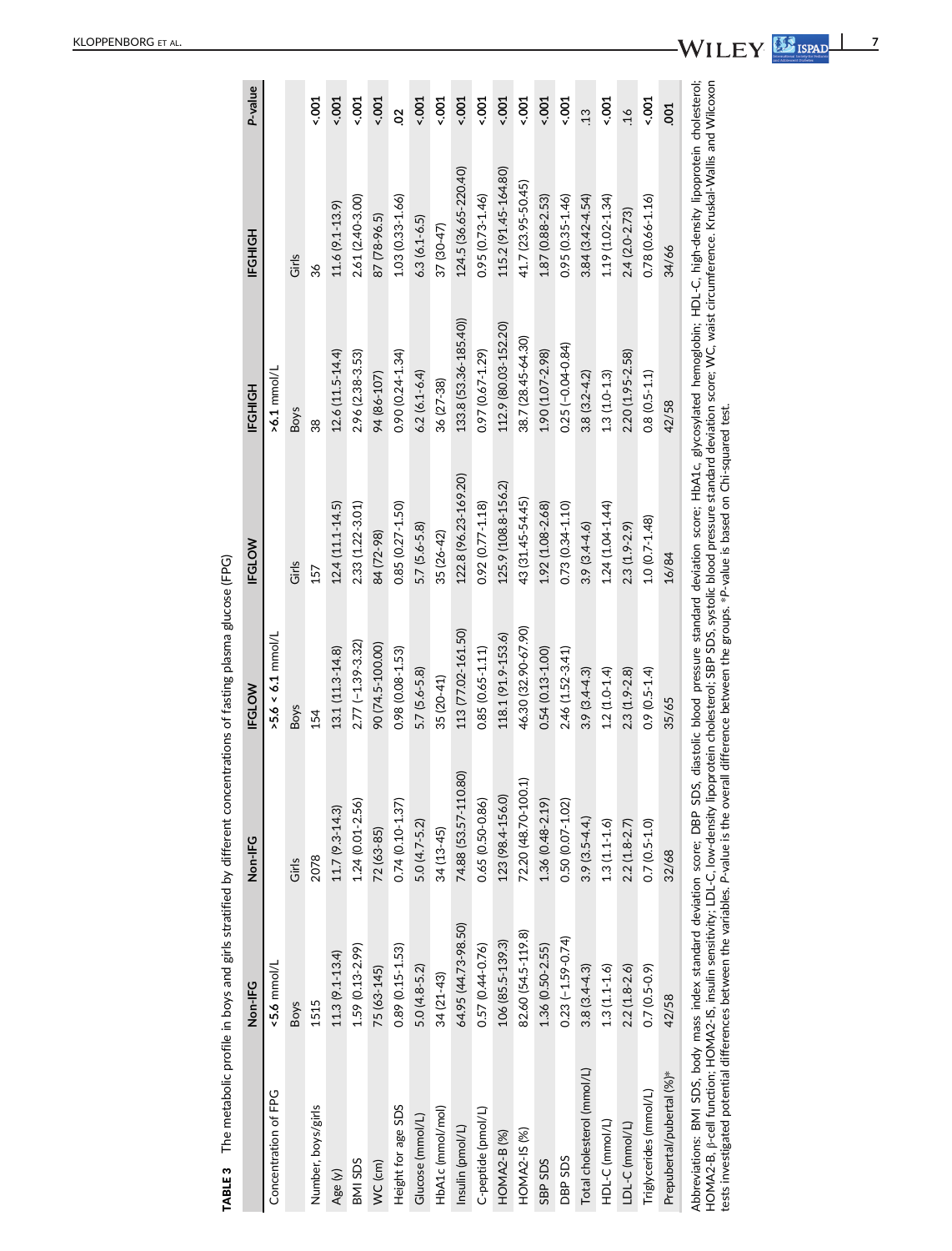# 8 WILEY SEPAD KLOPPENBORG ET AL.

addition, we observed no difference in the prevalence of hypertension or dyslipidemia when the IFG $_{HIGH}$  criteria were applied compared to the IFGLOW criteria.

Children with obesity exhibited lower surrogate measures of insulin sensitivity and their proxy of β-cell function was higher compared with children with overweight or normal weight. The augmented β-cell function is plausibly a compensatory response to the lower insulin sensitivity to maintain normal glucose homeostasis.<sup>38</sup> Dysfunction of the β-cell, in the setting of low insulin sensitivity in adolescents with obesity, is the hallmark of type 2 diabetes development.<sup>39</sup> Studies of adolescents with obesity have shown that progression from impaired glucose tolerance to type 2 diabetes seems to be driven by impaired β-cell function, rather than a deteriorating insulin sensitivity.<sup>39,40</sup>

Even though studies have reported that the majority of children exhibiting impaired glucose tolerance may revert to normal glucose tolerance without intervention, the prevalence of children with prediabetes progressing to type 2 diabetes mandates concern as to whether or not we should treat children with IFG to prevent the development of type 2 diabetes. $41$  In adolescents with obesity and impaired glucose tolerance, multidisciplinary family-based lifestyle intervention has demonstrated improved insulin sensitivity and resolution of prediabetes. $42,43$  However, although these studies are randomized controlled trials, they are of small sizes consisting of only 23 and 75 participants, respectively. Pharmacological interventions have investigated the effect of metformin in children and adolescents with obesity and insulin resistance in short-term randomized clinical trials, demonstrating a reduction in BMI, fasting insulin, and plasma glucose.44,45 Nonetheless, the study populations are of small sizes  $(N < 100)$  and short-term duration of 6 months.

Stronger evidence from pharmacological studies in larger sample sizes and of longer duration is needed to study the safety and efficacy in children with prediabetes. With the knowledge that the majority of children may revert to normal glucose tolerance during weight loss, the efficacy of multidisciplinary lifestyle intervention to prevent type 2 diabetes in children and adolescents still needs to be further elucidated $12$  combined with investigation and validation of the cut-offs of IFG in the pediatric population.

Due to the higher risk of hypertension and dyslipidemia in children and adolescents who exhibit IFG, we recommend the criterion from ADA to be used as the screening threshold of IFG instead of the WHO criterion. Children with IFG at the lowest threshold of 5.6 mmol/L already exhibit a deranged metabolic profile and a higher risk of hypertension and dyslipidemia compared with children with normal glucose metabolism. The use of the lower threshold of IFG may lead to false positive results. However, identifying children at an early risk state will enable us to prevent the progressive loss of  $\beta$ -cell function leading to overt diabetes, and thereby reduce the increased morbidity and mortality resulting in a shortening of life expectancy in these patients.

Our study has limitations. According to guidelines from The European Society on Endocrinology and the Pediatric Endocrine Society, the recommended and best cost effectiveness screening strategy for dysglycemia is the 2-hour oral glucose tolerance test compared to the fasting plasma glucose and  $HbA1c$ <sup>46,47</sup> However, several studies have demonstrated that the prevalence of IFG and IGT in the same pediatric population have little concordance and varies with ethnicity and degree of obesity.<sup>48,49</sup> In addition, evaluation of fasting and OGTT-derived surrogates for insulin sensitivity against the hyperinsulinemic-euglycemic clamp in 188 adolescents aged 10–20 years with obesity and normal or impaired glucose tolerance or diabetes have not offered additional advantage over the simpler fasting indices, which correlate strongly with clamp insulin sensitivity.26 These results support the evidence for using fasting indices of impaired glucose metabolism in the present study. Nevertheless, there is no consensus regarding which of the prediabetes definitions will better predict long-term complications in the pediatric population, which accentuates the need for long-term studies and validation of the variables of the glucose metabolism in a representative pediatric cohort.

The self-reported assessments of pubertal staging might not be an exact measurement of pubertal developmental stage in the population-based cohort due to the potential over- and underestimation of the pubertal development. A physical examination would have been preferred. However, in a large number of participants, selfassessment has been suggested to be adequate for the simple distinction between prepuberty and puberty,<sup>50</sup> why the participants in the present study were stratified into whether they were prepubertal or pubertal and not by each of the Tanner stages.

Further, the concentrations of insulin and C-peptide were measured routinely in the in-house clinical laboratory why we did not use a mean of 3 samples, which is the gold standard due to the pulsatile insulin secretion.

In addition, we were unable to adjust for the natural day-to-day variation of FPG, since we only included 1 measurement of FPG. However, the large number of participants and the blood samples being collected at the same time every morning in the fasting condition would minimize the day-to-day variation. Furthermore, the biochemical analyses of the lipids changed during the study period; however, correction factors were calculated and validated by the Department of Biochemistry according to the regulations at an ISO 15189-certified laboratory, and applied when appropriate. $^{21}$ 

The cross-sectional design also represents some limitations since this study design does not provide information regarding cause and effect. However, the aim of this study was to describe whether the use of the different cut-offs in a pediatric population was associated with a higher risk of comorbidities in this group of patients. Furthermore, the given time for the inclusion of the participants is not guaranteed to be representative for the population. Nevertheless, this present study includes a large number of children and adolescents with normal weight, overweight, and obesity that have been included into The Danish Childhood Obesity Biobank during a period of 5-7 years. Furthermore, the majority of the included children are from the same ethnic background, but from different areas in Denmark, which we believe makes the study population representative for the pediatric population in Denmark.

In conclusion, the present study demonstrated that the prevalence of IFG is 4 times higher in children and adolescents with overweight or obesity and 14 times higher in individuals with normal weight when applying the ADA criterion for IFG compared with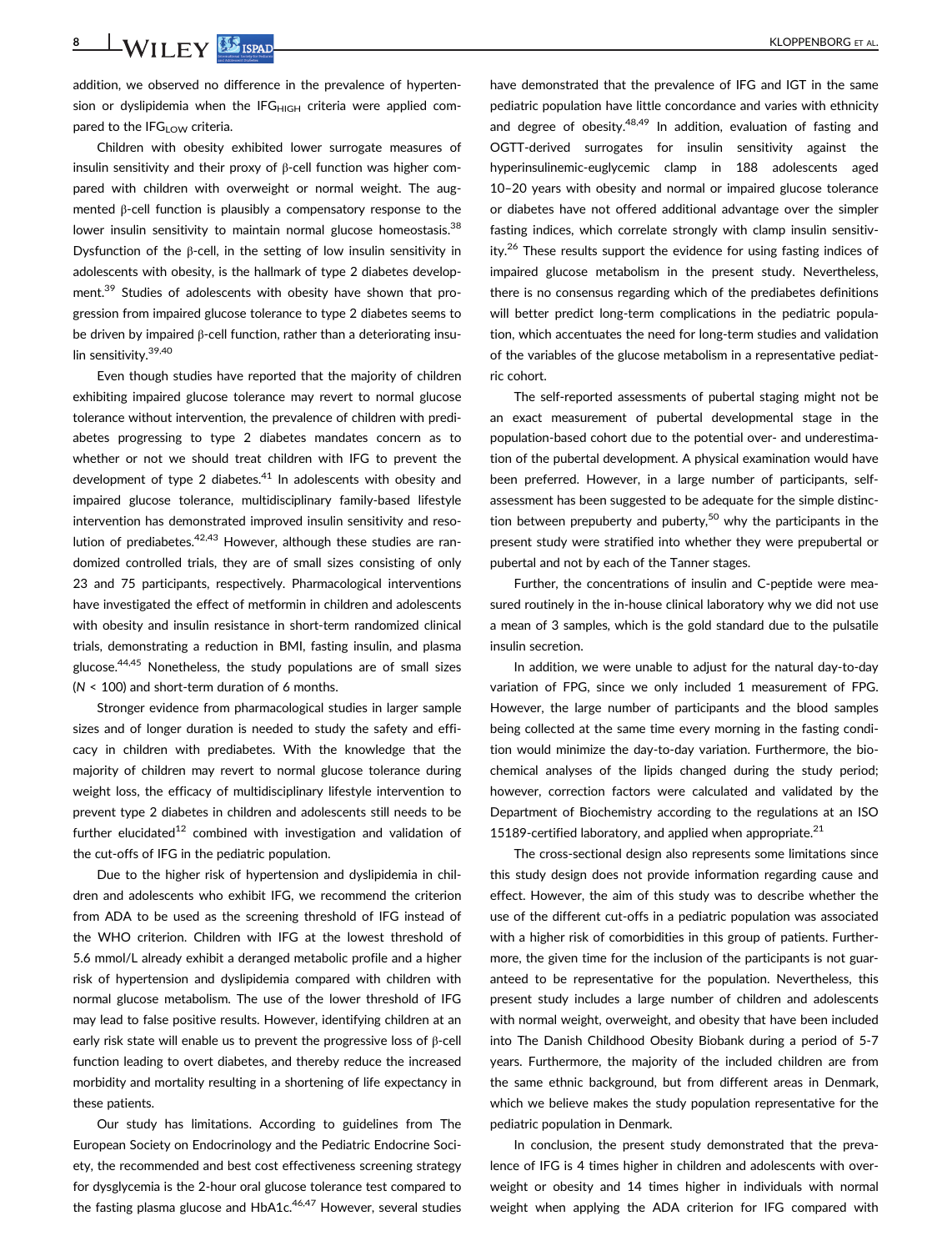WHO criterion. Children exhibiting IFG are burdened by a deteriorated glucose metabolism and a higher prevalence of hypertension and dyslipidemia than their non-IFG peers regardless of the IFG definition used. Thus, the ADA criterion as the screening threshold for IFG is recommended in children and adolescents to detect IFG and prevent progression to diabetes and obesity-related comorbidities in children and adolescents until further investigation and validation of the cut-off levels of IFG have been described in the pediatric population.

#### ACKNOWLEDGEMENTS

We would like to thank Oda Troest and Birgitte Holløse, The Children's Obesity Clinic, Denmark for their expert technical assistance and also to thank all the participants in this study.

This study is part of the research activities in The Danish Childhood Obesity Biobank, TARGET (The impact of our genomes on individual treatment response in obese children; http://metabol.ku.dk/ research-project-sites/target/) and BIOCHILD (Genetics and systems biology of childhood obesity in India and Denmark; [http://biochild.ku.](http://biochild.ku.dk/) [dk/\)](http://biochild.ku.dk/), supported by The Region Zealand Health Scientifics Research Foundation, The Danish Innovation Foundation (grant nos. 0603- 00484B and 0603-00457B), The Novo Nordisk Foundation (grant no. NNF15OC0016544), and an unrestricted educational grant from Novo Nordisk.

The Novo Nordisk Foundation Center for Basic Metabolic Research is an independent research center at the University of Copenhagen and is partly funded by an unrestricted donation from the Novo Nordisk Foundation.

#### Conflict of interest

The authors declare no potential conflict of interests.

#### **ORCID**

Julie T Kloppenborg <http://orcid.org/0000-0002-9192-131X>

#### **REFERENCES**

- 1. Han JC, Lawlor DA, Kimm SYS. Childhood obesity. Lancet. 2010; 375(9727):1737–1748.
- 2. Reinehr T. Type 2 diabetes mellitus in children and adolescents. World J Diabetes. 2013;4(6):270–281.
- 3. Pearson S, Hansen B, Sørensen TIA, Baker JL. Overweight and obesity trends in Copenhagen school children from 2002 to 2007. Acta Paediatr Oslo Nor 1992. 2010;99(11):1675–1678.
- 4. Larsen LM, Hertel NT, Mølgaard C, dePont Christensen R, Husby S, Jarbøl DE. Prevalence of overweight and obesity in Danish preschool children over a 10-year period: a study of two birth cohorts in general practice. Acta Paediatr Oslo Nor 1992. 2012;101(2):201–207.
- 5. Oester IMB, Kloppenborg JT, Olsen BS, Johannesen J. Type 2 diabetes mellitus in Danish children and adolescents in 2014. Pediatr Diabetes. 2016;17:368–373.
- 6. TODAY Study Group. Rapid rise in hypertension and nephropathy in youth with type 2 diabetes: the TODAY clinical trial. Diabetes Care. 2013;36(6):1735–1741.
- 7. Rhodes ET, Prosser LA, Hoerger TJ, Lieu T, Ludwig DS, Laffel LM. Estimated morbidity and mortality in adolescents and young adults diagnosed with type 2 diabetes mellitus. Diabet Med. 2012;29(4): 453–463.
- 8. American Diabetes Association. Diagnosis and classification of diabetes mellitus. Diabetes Care. 2014;37(suppl 1):S81–S90.
- 9. Tabák AG, Herder C, Rathmann W, Brunner EJ, Kivimäki M. Prediabetes: a high-risk state for diabetes development. Lancet. 2012;379 (9833):2279–2290.
- 10. Franco OH, Massaro JM, Civil J, Cobain MR, O'Malley B, D'Agostino RB. Trajectories of entering the metabolic syndrome. Circulation. 2009;120(20):1943–1950.
- 11. Weiss R. Impaired glucose tolerance and risk factors for progression to type 2 diabetes in youth. Pediatr Diabetes. 2007;8(suppl 9):70–75.
- 12. Haemer MA, Grow HM, Fernandez C, et al. Addressing prediabetes in childhood obesity treatment programs: support from research and current practice. Child Obes Print. 2014;10(4):292–303.
- 13. Goran MI, Gower BA. Longitudinal study on pubertal insulin resistance. Diabetes. 2001;50(11):2444–2450.
- 14. World Health Organization. Definition and diagnosis of diabetes mellitus and intermediate hyperglycaemia. [http://www.who.int/diabetes/](http://www.who.int/diabetes/publications/diagnosis_diabetes2006/en/) [publications/diagnosis\\_diabetes2006/en/](http://www.who.int/diabetes/publications/diagnosis_diabetes2006/en/). Accessed March 22, 2017.
- 15. Hagman E, Reinehr T, Kowalski J, Ekbom A, Marcus C, Holl RW. Impaired fasting glucose prevalence in two nationwide cohorts of obese children and adolescents. Int J Obes 2005. 2014;38(1):40–45.
- 16. Cole TJ, Green PJ. Smoothing reference centile curves: the LMS method and penalized likelihood. Stat Med. 1992;11(10):1305–1319.
- 17. Nysom K, Mølgaard C, Hutchings B, Michaelsen KF. Body mass index of 0 to 45-y-old Danes: reference values and comparison with published European reference values. Int J Obes Relat Metab Disord. 2001;25(2):177–184.
- 18. National High Blood Pressure Education Program Working Group on High Blood Pressure in Children and Adolescents. The fourth report on the diagnosis, evaluation, and treatment of high blood pressure in children and adolescents. Pediatrics. 2004;114(2 suppl 4th Report): 555–576.
- 19. Marshall WA, Tanner JM. Variations in the pattern of pubertal changes in boys. Arch Dis Child. 1970;45(239):13–23.
- 20. Marshall WA, Tanner JM. Variations in pattern of pubertal changes in girls. Arch Dis Child. 1969;44(235):291–303.
- 21. Nielsen TRH, Lausten-Thomsen U, Fonvig CE, et al. Dyslipidemia and reference values for fasting plasma lipid concentrations in Danish/ North-European white children and adolescents. BMC Pediatr. 2017;17(1):116.
- 22. Johnson R, McNutt P, MacMahon S, Robson R. Use of the Friedewald formula to estimate LDL-cholesterol in patients with chronic renal failure on dialysis. Clin Chem. 1997;43(11):2183–2184.
- 23. World Health Organization. Definition and diagnosis of diabetes mellitus and intermediate hyperglyciemia: Report of a WHO/IDF Consultation, 2006. [http://www.who.int/diabetes/publications/Definition%](http://www.who.int/diabetes/publications/Definition%20and%20diagnosis%20of%20diabetes_new.pdf) [20and%20diagnosis%20of%20diabetes\\_new.pdf](http://www.who.int/diabetes/publications/Definition%20and%20diagnosis%20of%20diabetes_new.pdf). Accessed August 29, 2016.
- 24. Lurbe E, Cifkova R, Cruickshank JK, et al. Management of high blood pressure in children and adolescents: recommendations of the European Society of Hypertension. J Hypertens. 2009;27(9):1719–1742.
- 25. Wallace TM, Levy JC, Matthews DR. Use and abuse of HOMA modeling. Diabetes Care. 2004;27(6):1487–1495.
- 26. George L, Bacha F, Lee S, Tfayli H, Andreatta E, Arslanian S. Surrogate estimates of insulin sensitivity in obese youth along the spectrum of glucose tolerance from normal to prediabetes to diabetes. J Clin Endocrinol Metab. 2011;96(7):2136–2145.
- 27. R Core Team. R: A Language and Environment for Statistical Computing. Vienna, Austria: R Foundation for Statistical Computing; 2016 [https://www.R-project.org](https://www.r-project.org).
- 28. Williams DE, Cadwell BL, Cheng YJ, et al. Prevalence of impaired fasting glucose and its relationship with cardiovascular disease risk factors in US adolescents, 1999-2000. Pediatrics. 2005;116(5): 1122–1126.
- 29. Moran A, Jacobs DR, Steinberger J, et al. Insulin resistance during puberty: results from clamp studies in 357 children. Diabetes. 1999;48(10):2039–2044.
- 30. Weiss R, Dufour S, Taksali SE, et al. Prediabetes in obese youth: a syndrome of impaired glucose tolerance, severe insulin resistance, and altered myocellular and abdominal fat partitioning. Lancet. 2003;362(9388):951–957.